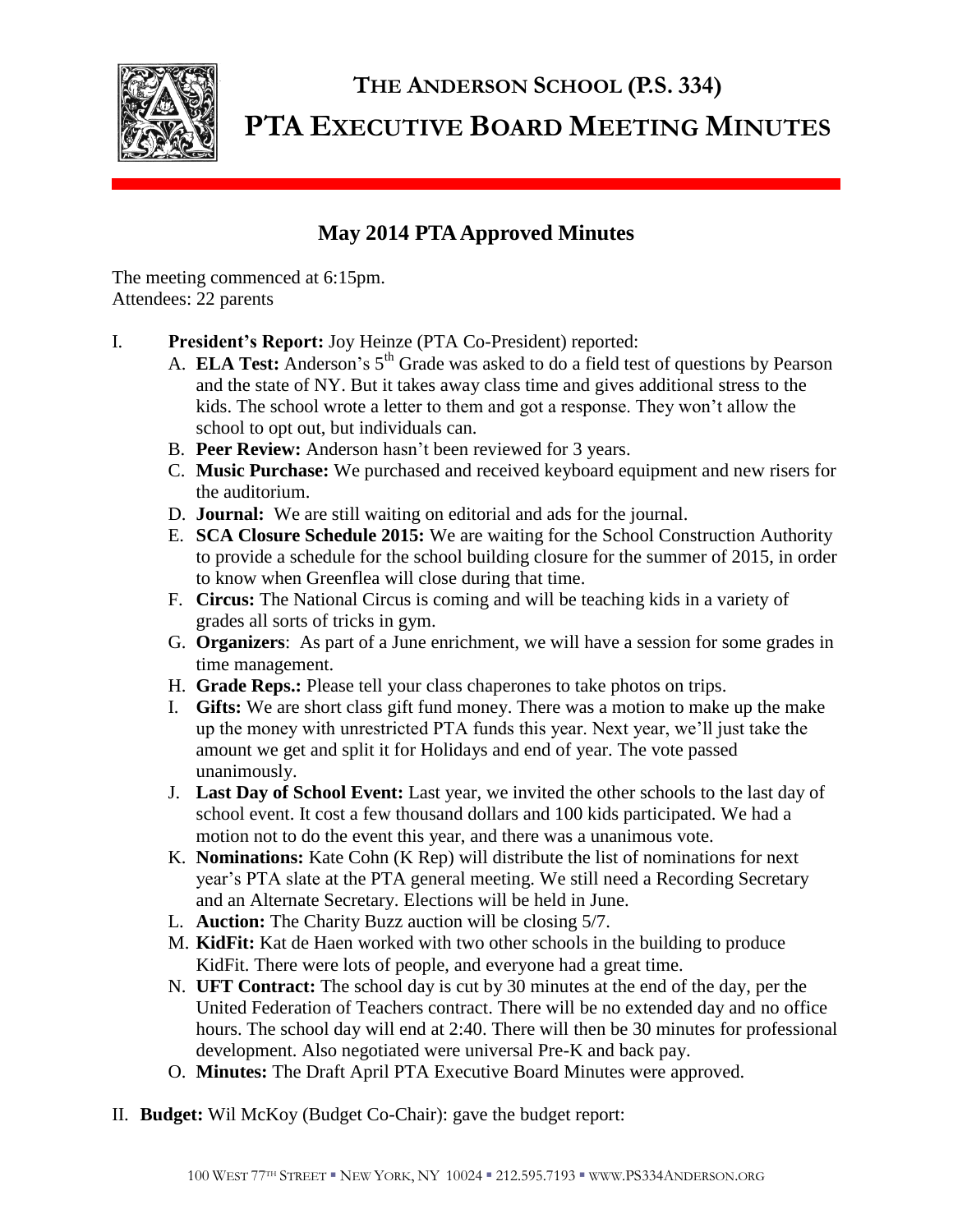- III. Projected year-end results include a deficit due to several items (e.g., hiring a fill-in for someone on maternity leave, full-time instead of half-time technology teacher) and we are down in revenues. The administration has spent the contingency money.
	- A. We can raise the budget, but must take away contingency. The administration wants literacy and math coaches, increased enrichment instruction, artist-in-residence increase, student club increase, bring Coach Knight to F status, and a few other changes. We would then have a deficit, and would draw down the surplus over 2 years. Wil recommends we write a memo that accompanies the budget that gives our position on how much reserve to keep. We may need to review this in September after we hear about DOE funding. All these expenses the administration is asking for are on-going.

## IV. **Community Affairs:** Joli Golden (VP, Community Affairs) announced:

- A. **Primary Day:** We are trying to figure out how not to displace kids from the cafeteria for voting on Primary Day.
- B. **PACE**: PACE is doing an outreach event in the fall to Central Harlem to let them know there are alternatives to charter schools.
- V. **Bylaws:** Suzanne Kerr (Co-President) reported several changes we made to the bylaws:
	- A. Adding a Welcoming Committee, adding a few responsibilities to parent involvement, and changed Communications to say "(up to 3)."
	- B. Each officer has a vote, except for grade reps, who only get 1 vote in order not to skew a vote by grade.
	- C. The Community Education Council (CEC) selector was the Treasurer, and we are changing it to Co-President.
	- D. We added the confidentiality agreement.
	- E. There was a motion to pass these bylaw changes, and the vote was unanimous.
	- F. For transferring records, we recommend using a "corporate" e-mail.

VI. **SLT:** Mindy Wigutow (PTA Rep to the SLT) reported that the SLT discussed:

- A. **Looping Questions:** The looping is still under discussion the SLT is looking at the pros and cons.
- B. **Teacher Assignments:** Teachers are having conferences with Principal Hyde, to discuss which grades they are assigned.
- C. **Curriculum/Homework:** There will be a planning of the curriculum in the summer. There will be a review about the homework policy.
- D. **Clocks and PA System:** All clocks and PAs will be fixed. A safety video is being reviewed by teachers.
- E. **PCB Removal:** The plan for PCB removal was discussed.
- F. **Vocabulary**; Teams of teachers came up with some ideas for building vocabulary. One initiative is "Get caught reading a book," where kids get their picture on a bulletin board if they read during their own time in school. The administration is looking at online program for math, which rewards kids.
- G. **Teacher Proctoring:** ELA teachers were pulled to be proctors. Teachers were not pulled from their classroom more than one time.